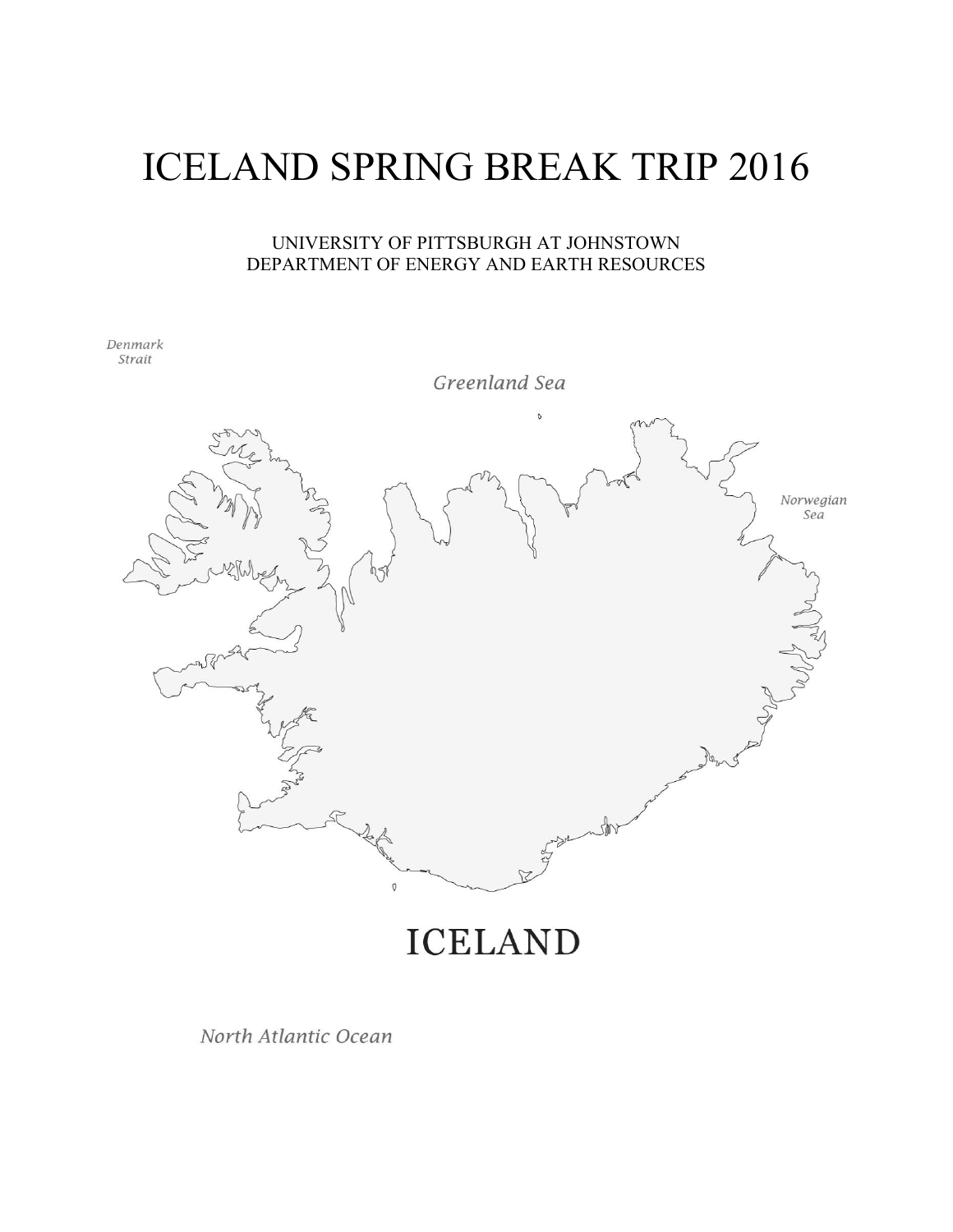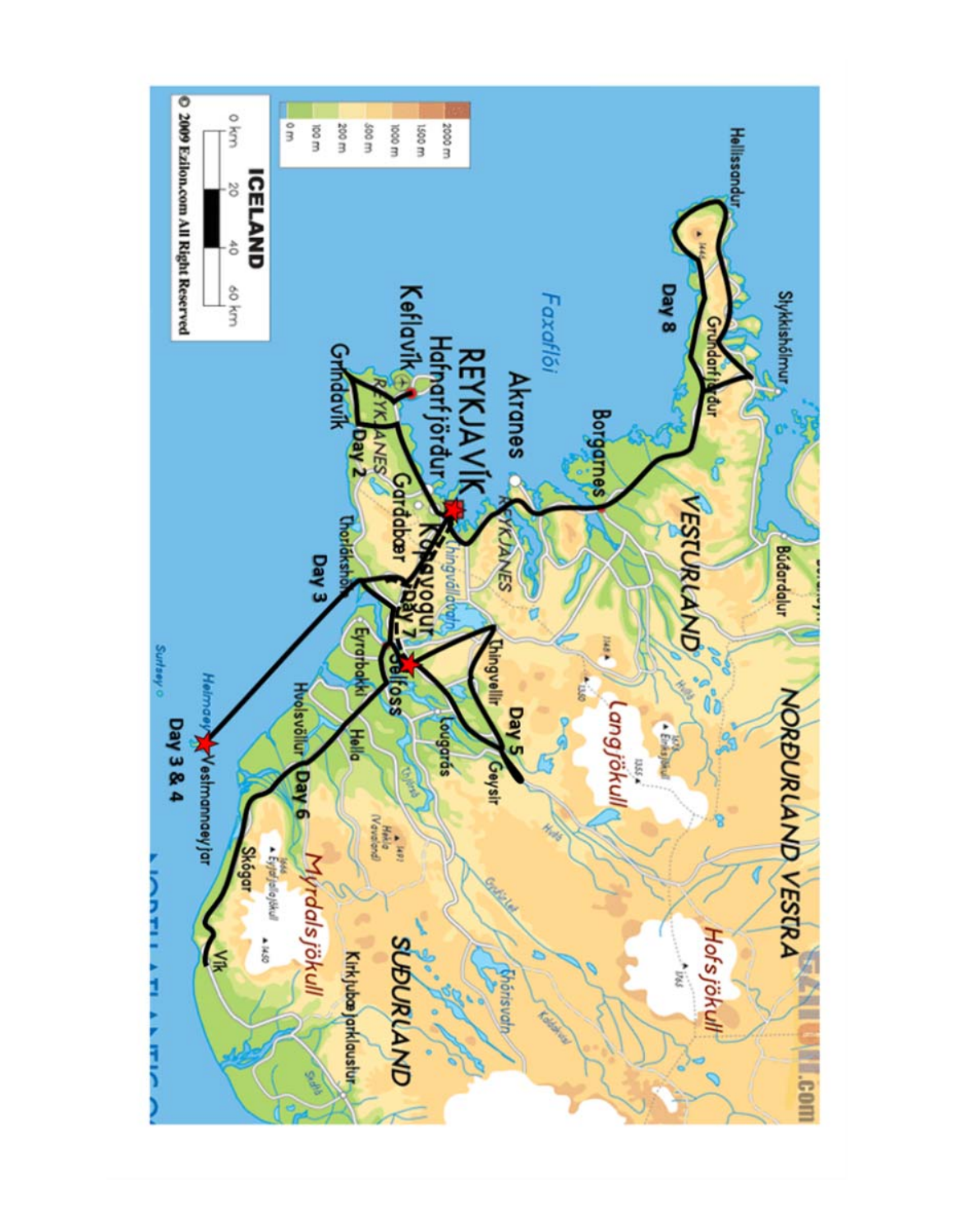# **TABLE OF CONTENTS**

| Day 7: Friday, March 11 <sup>th</sup> , 2016 – Hellisheiði Power Plant, Raurfarholshellir Lava Tube, and |  |
|----------------------------------------------------------------------------------------------------------|--|
|                                                                                                          |  |
|                                                                                                          |  |
|                                                                                                          |  |
|                                                                                                          |  |
|                                                                                                          |  |
|                                                                                                          |  |
|                                                                                                          |  |
|                                                                                                          |  |
|                                                                                                          |  |
|                                                                                                          |  |
|                                                                                                          |  |
|                                                                                                          |  |
|                                                                                                          |  |
|                                                                                                          |  |
|                                                                                                          |  |
|                                                                                                          |  |
|                                                                                                          |  |
|                                                                                                          |  |
|                                                                                                          |  |
|                                                                                                          |  |
|                                                                                                          |  |
|                                                                                                          |  |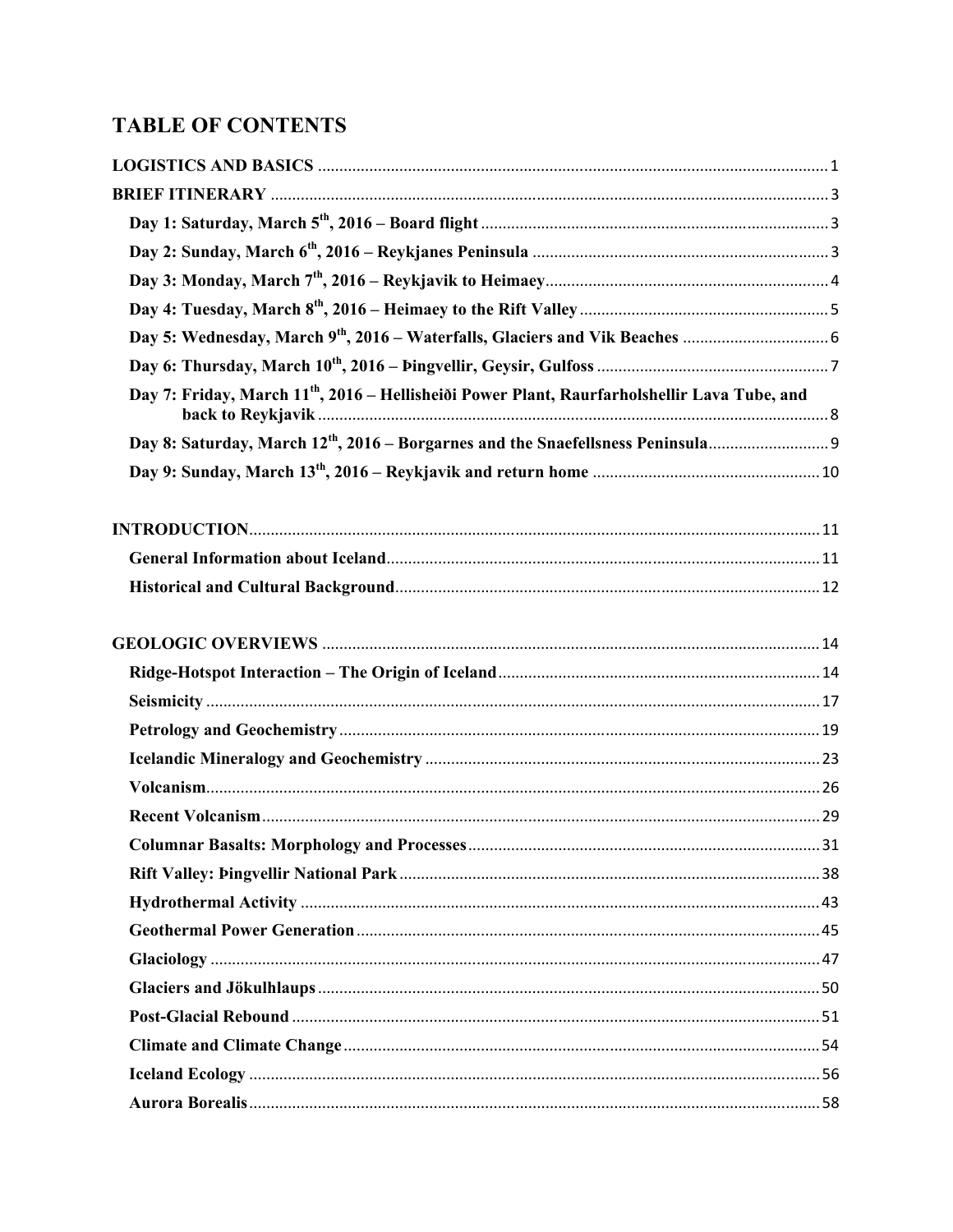| Dav 7: Friday, March 11 <sup>th</sup> , 2016 – Hellisheiði Power Plant, Raurfarholshellir Lava Tube, and |  |
|----------------------------------------------------------------------------------------------------------|--|
|                                                                                                          |  |
|                                                                                                          |  |
|                                                                                                          |  |
|                                                                                                          |  |
|                                                                                                          |  |
|                                                                                                          |  |
|                                                                                                          |  |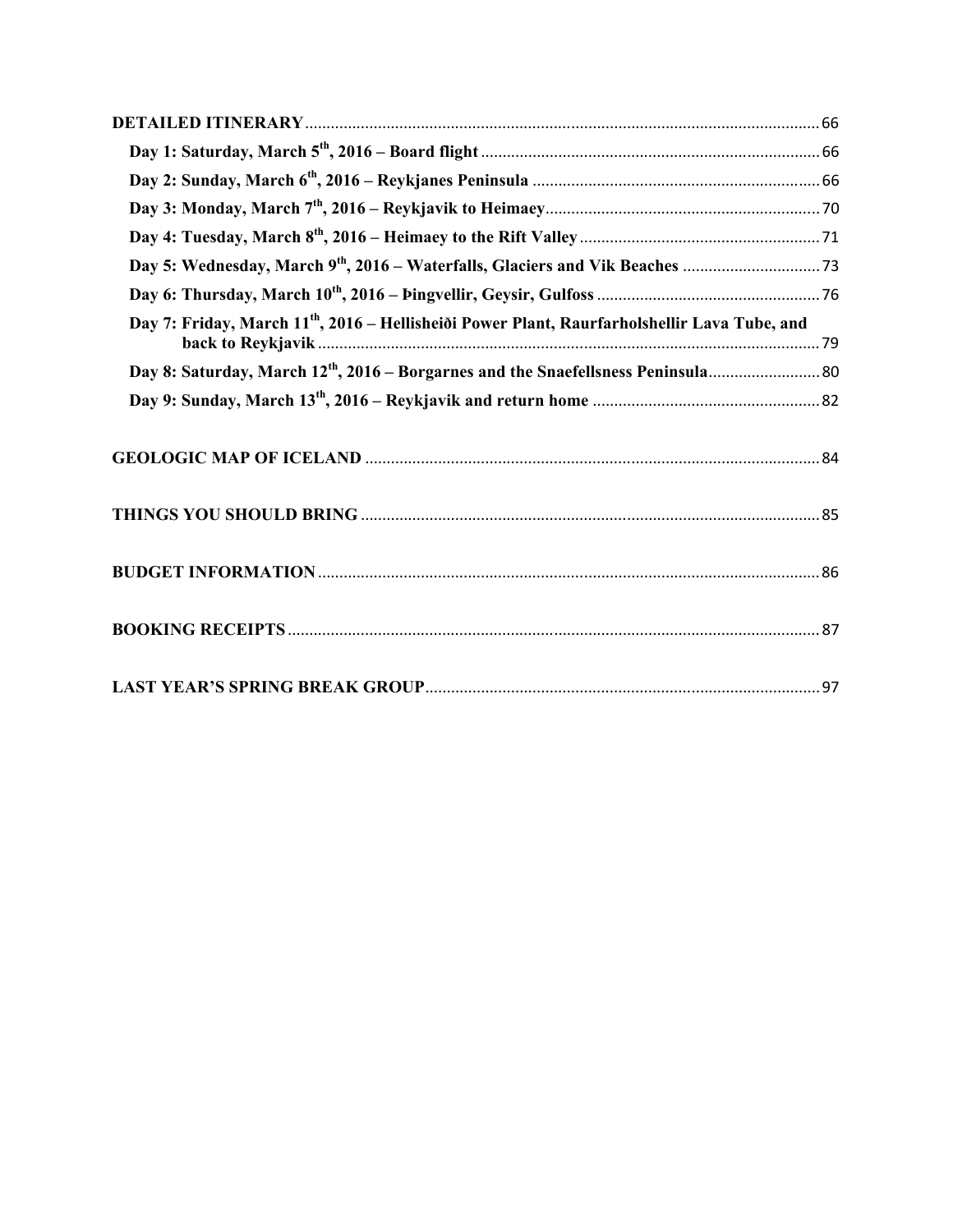#### **BRIEF ITINERARY**

## Day 1: Saturday, March 5<sup>th</sup>, 2016 – Board flight

**7:45PM**: Depart from Dulles, Washington, DC (IAD) Icelandair – Flight 644 (economy)

## **Day 2: Sunday, March 6th, 2016 – Reykjanes Peninsula**

**6:30:** Arrive in Keflavik, Iceland on the Reykjanes Peninsula (30 miles south of Reykjavik)

**7:30:** After clearing customs, we will pick-up the vehicles **8:00:** I think it will be best to have breakfast at the airport **9:00:** Stop at Bridge between Two Continents near Sandvik. We'll talk about Mid Atlantic Ridge, the boundary between the North American Plate and the Eurasian Plate. **10:00:** Valahnukur cliff. Check the contact between tuff and pillow lava. **11:00:** Gunnuhver hot spring and an introduction to geothermal activity. **12:30:** Lunch in Grindavik – There is a café called Bryggjan (2 240, Miðgarður, Grindavík) near the harborfront that might be good.

There is also a grocery store in Grindvik called Netto, this might be a good opportunity pick up some groceries and such.

**2:00PM:** Blue Lagoon – the basic package is \$45 dollars, that really just gets you entrance into the pools, looks like you can add on towel for \$5. They list other packages up to \$80 that include drinks, mud masks, etc.

It is about 40 minutes to the hostel, we can stay as long as people want but I would suggest we hit the road by 5.

**6 or 7 PM:** Get to the hostel (Igdlo Guesthouse, Gunnarsbraut 46, 105 Reykjavík). Stay there for one night. Fend for yourself for dinner? Or we could cook a group meal, the hostel has a kitchen that we can use.

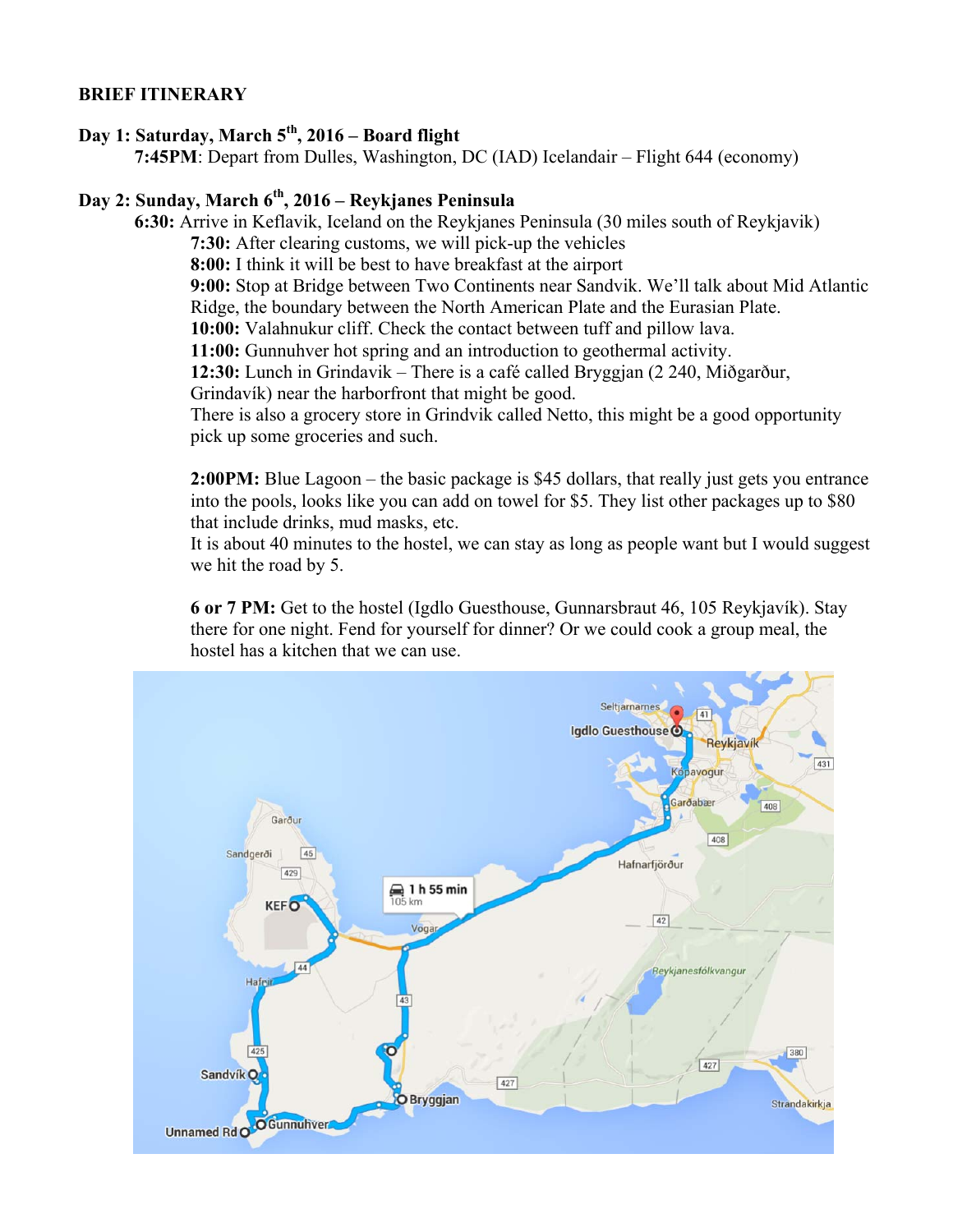# **Day 3: Monday, March 7th, 2016 – Reykjavik to Heimaey**

The morning is free and the hostel will provide breakfast.

- **10:15:** Leave the hostel and head toward Þorlákshöfn for the ferry
- **11:30:** Board the ferry and depart for Vestmannaeyjar, Heimaey.
- **12:00:** Lunch on the boat
- **2:30PM:** Arrive Vestmannaeyjar, Heimaey and check in with the hostel (Aska Hostel, Bárustígur 11, Vestmannaeyjar, 900, Iceland).
- **Rest of the day:** Walk around, hang out, relax, whatever… On our own for dinner, there might be a kitchen at the hostel, we could do a group meal.



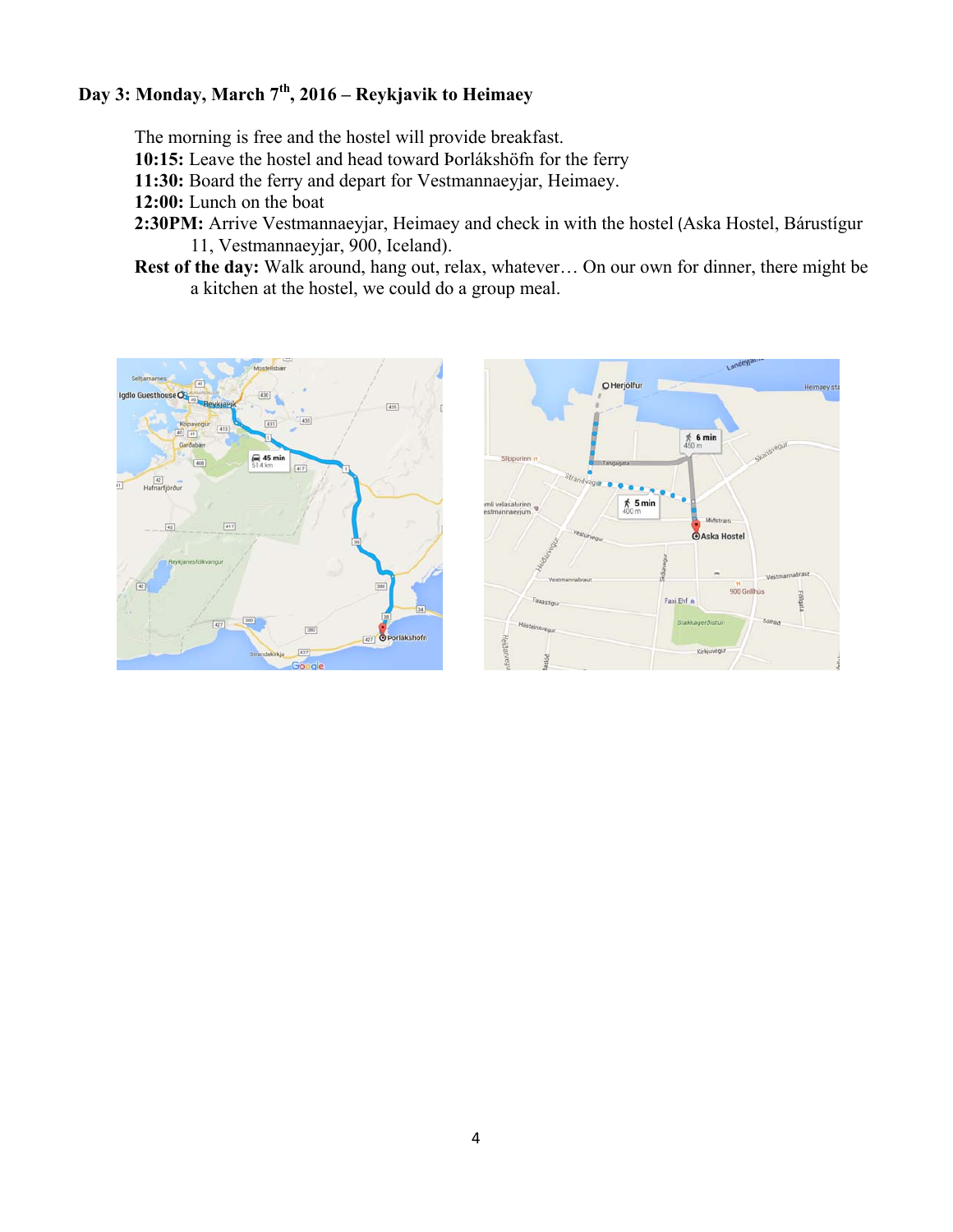# Day 4: Tuesday, March 8<sup>th</sup>, 2016 – Heimaey to the Rift Valley

#### **8:00:** Make breakfast in the hostel

**9:00:** Drive to the south edge of the island, hike around and get a view of Surtsey There is enough hiking to make that our full day, there is a lot to see here. Terry has a good loop hike that would bring us past a lot the cool stuff.

There pictures of Elephant Rock on the internet from this island, it looks really cool, hopefully we can figure out where it is, I'd like to see that...

If weather becomes an issue there are indoor activities available as well.

**Indoor Activities:** Eldheimar Volcano Museum (10, Gerðisbraut, Vestmannaeyjabær, opens at 11AM, \$14) – seems like this give a descent history of the island and the volcanic issue. This also has overview of the buried portions of the town.

The natural history museum and aquarium gets good reviews (Saeheimar Aquarium, Heioarvegur 12 900, Vestmannaeyjar, close to the ferry terminal, opens at 1PM, \$8). Other than that people could just hike around or wait for the ferry in a café or something.

**3:00PM:** Board the ferry and depart for the main land

**6:15PM**: Reach Þorlákshöfn and drive to the Guesthouse in the rift valley

**7:30PM:** Get to Guesthouse Denami (Háholt, Iceland), they will have a traditional Icelandic meal of lamb stew and Icelandic breads

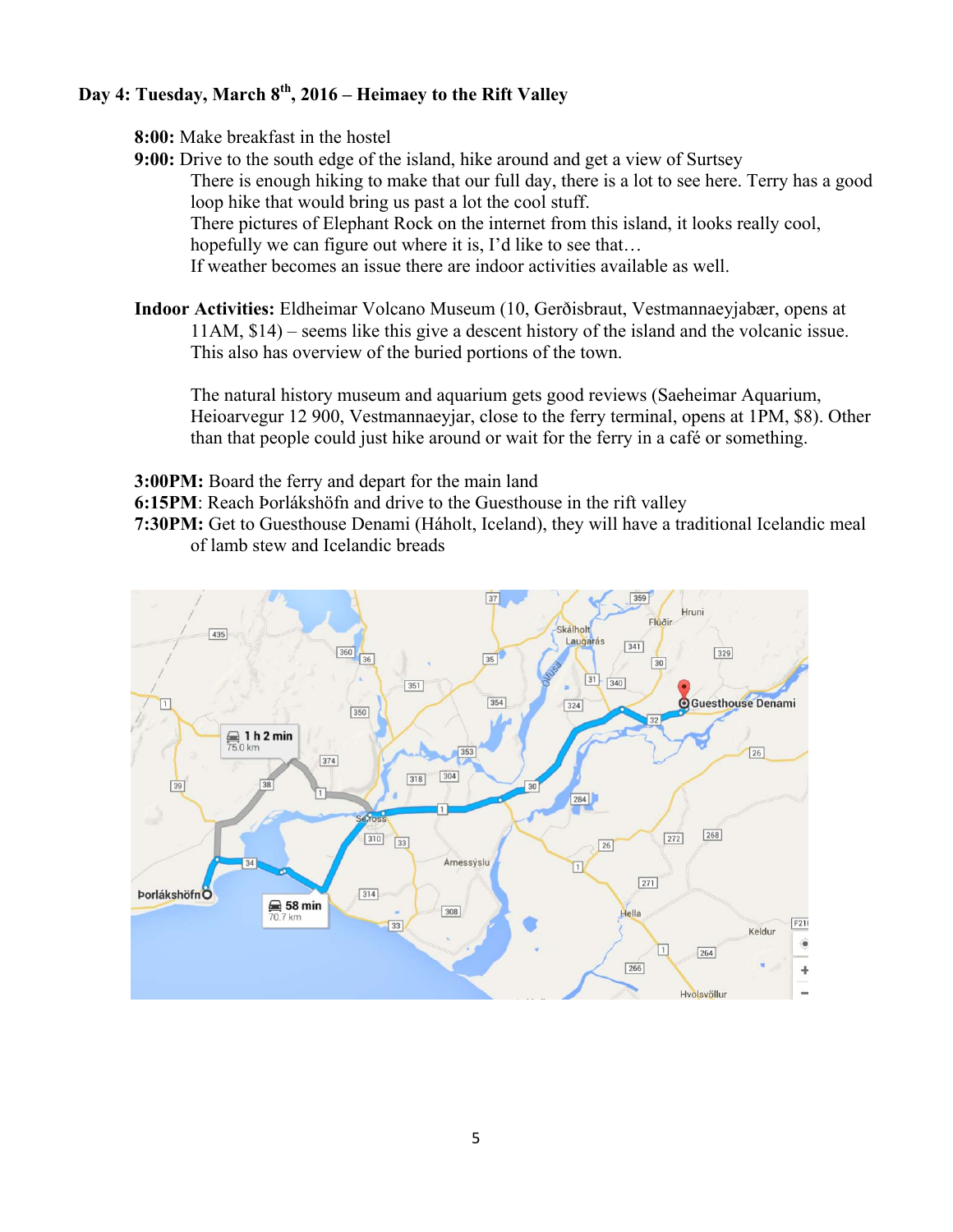# Day 5: Wednesday, March 9<sup>th</sup>, 2016 – Waterfalls, Glaciers and Vik Beaches

**7:00:** Wake-up. **7:30:** Make Breakfast. **8:30:** Depart **9:30:** Arrived at Seljalandsfoss waterfall. **10:15:** Arrived at Skogafoss waterfall. **12:00:** Sólheimajökulsvegur Glacier, Lunch at the Glacier **2:30PM:** Arrive in Vik walk the beaches and check out Vik.

#### **This would be the best day for the Ice Cave tour people have mentioned.**

This evening we are on our own for dinner, we will need to figure that out.

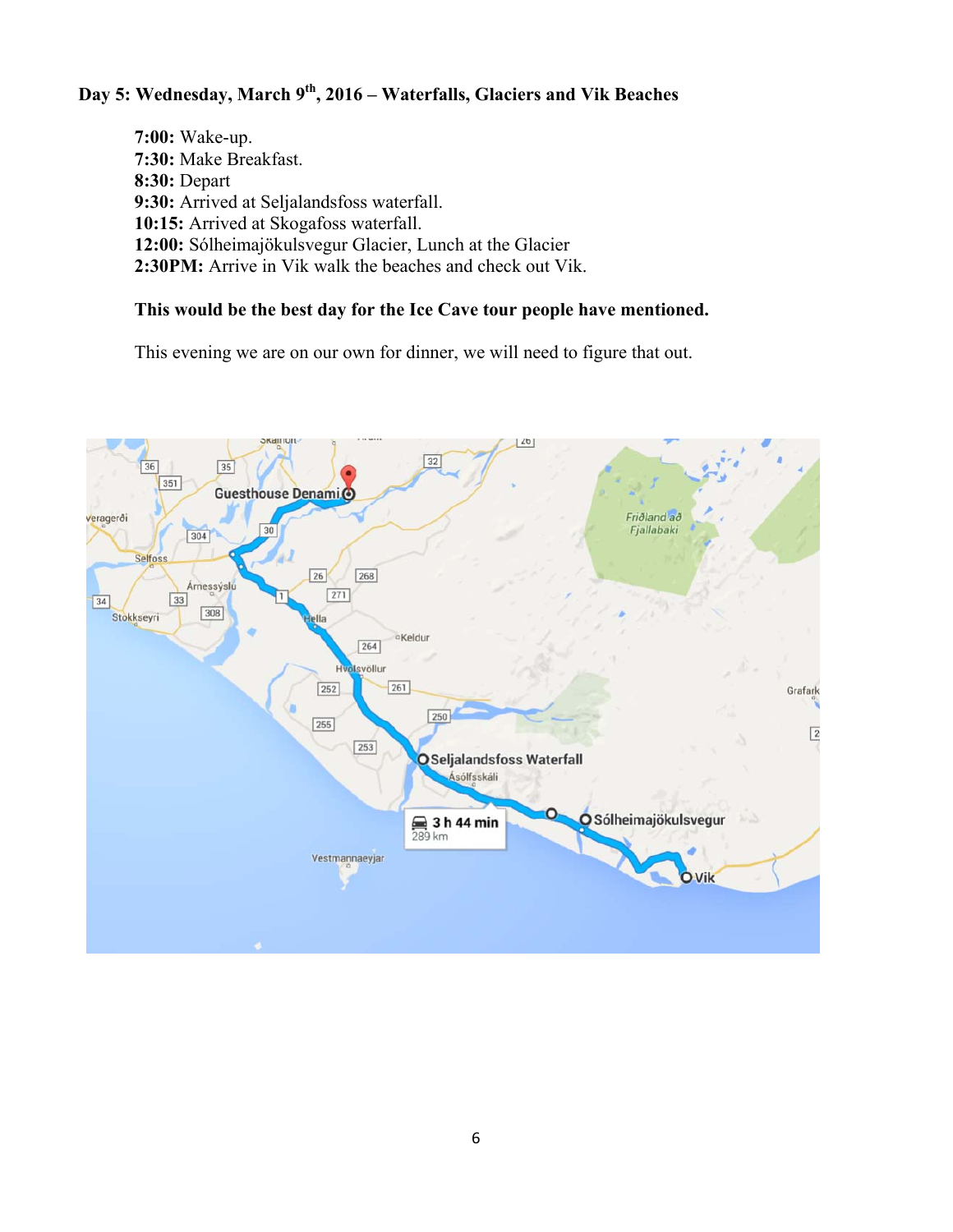# **Day 6: Thursday, March 10th, 2016 – Þingvellir, Geysir, Gulfoss**

**7:00:** Wake-up. **7:30:** Make Breakfast. **8:30:** Depart for Þingvellir **9:30:** Arrived at Þingvellir **10:00:** Walk to the Law Rock and through the rift valley. **12:00:** Make lunch **1:00PM:** Depart for Geysir. **2:00PM:** Arrived at Geysir (site of hydrothermal springs and geysers). Walk around the site **3:30PM:** Leave for Gullfoss (Golden Waterfalls) **4:00PM:** Arrive at Gullfoss visit the fall and visitor's center **5:30PM:** Depart to return to the hostel **6:15PM:** Get to Guesthouse Denami (Háholt, Iceland), they will have a traditional Icelandic meal of lamb stew and Icelandic breads

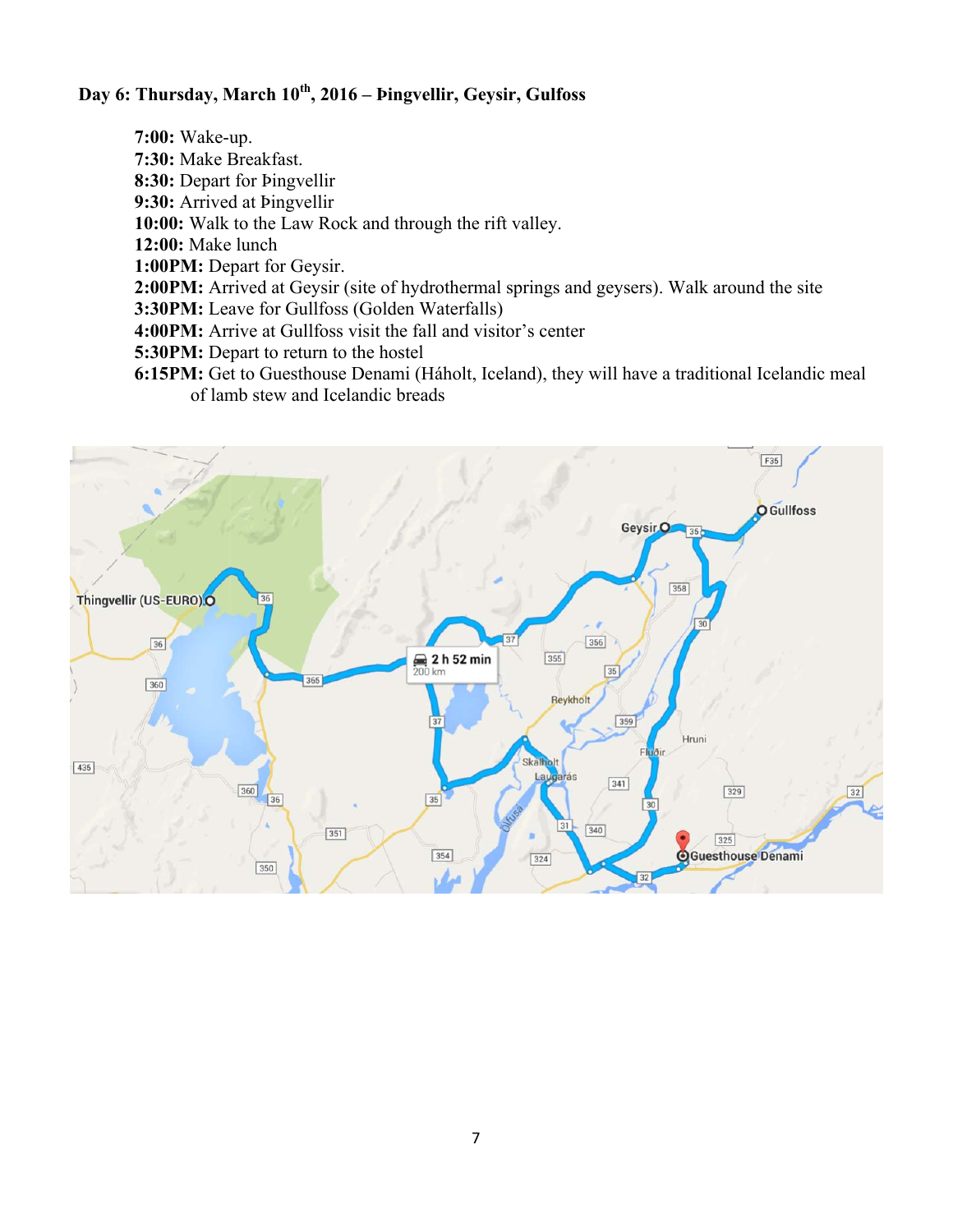## **Day 7: Friday, March 11th, 2016 – Hellisheiði Power Plant, Raurfarholshellir Lava Tube, and back to Reykjavik**

- **7:00:** Wake-up, pack our things and load the vans.
- **7:30:** Make breakfast.
- **8:30:** Depart for Hellisheiði Power Plant (Hellisheiðarvirkjun, Iceland)
- **9:30:** Take a tour of the geothermal museum and a "behind-the-scenes" tour of the power plant (\$20 each).
- **12:00:** Finished tour. Have lunch.
- **1:30PM:** Arrived at Raurfarholshellir Lava Tube, ate lunch. Hike some of the lava tube. THIS REQUIRES STURDY BOOTS AND A FLASHLIGHT (or headlamp).
- **3:00PM:** Returned to the van and head into Reykjavik. We will be staying in the same accommodations (Igdlo Guesthouse, Gunnarsbraut 46, 105 Reykjavík).

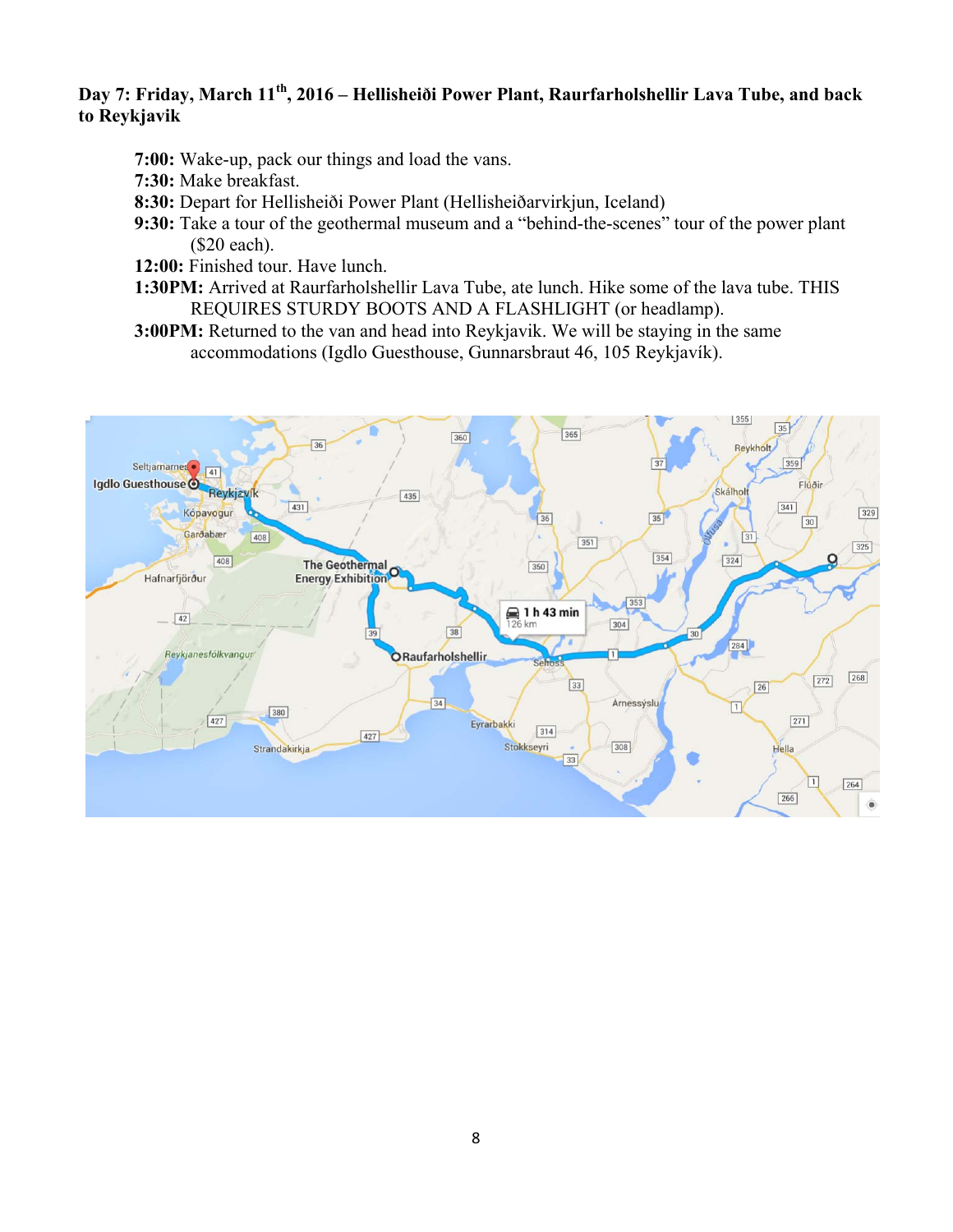## Day 8: Saturday, March 12<sup>th</sup>, 2016 – Borgarnes and the Snaefellsness Peninsula

**8:00:** Wake-up and have breakfast (provided by the hostel) **9:00:** Depart for Borgarnes **10:00:** Arrive in Borgarnes **11:00:** Drive around the Snaefellness Peninsula **1:00 PM:** Snæfellsjökull Volcano – the lonely planet guide has good descriptions of stuff. **5:00 PM:** Return to Reykjavik **6:00 PM:** Group Dinner?